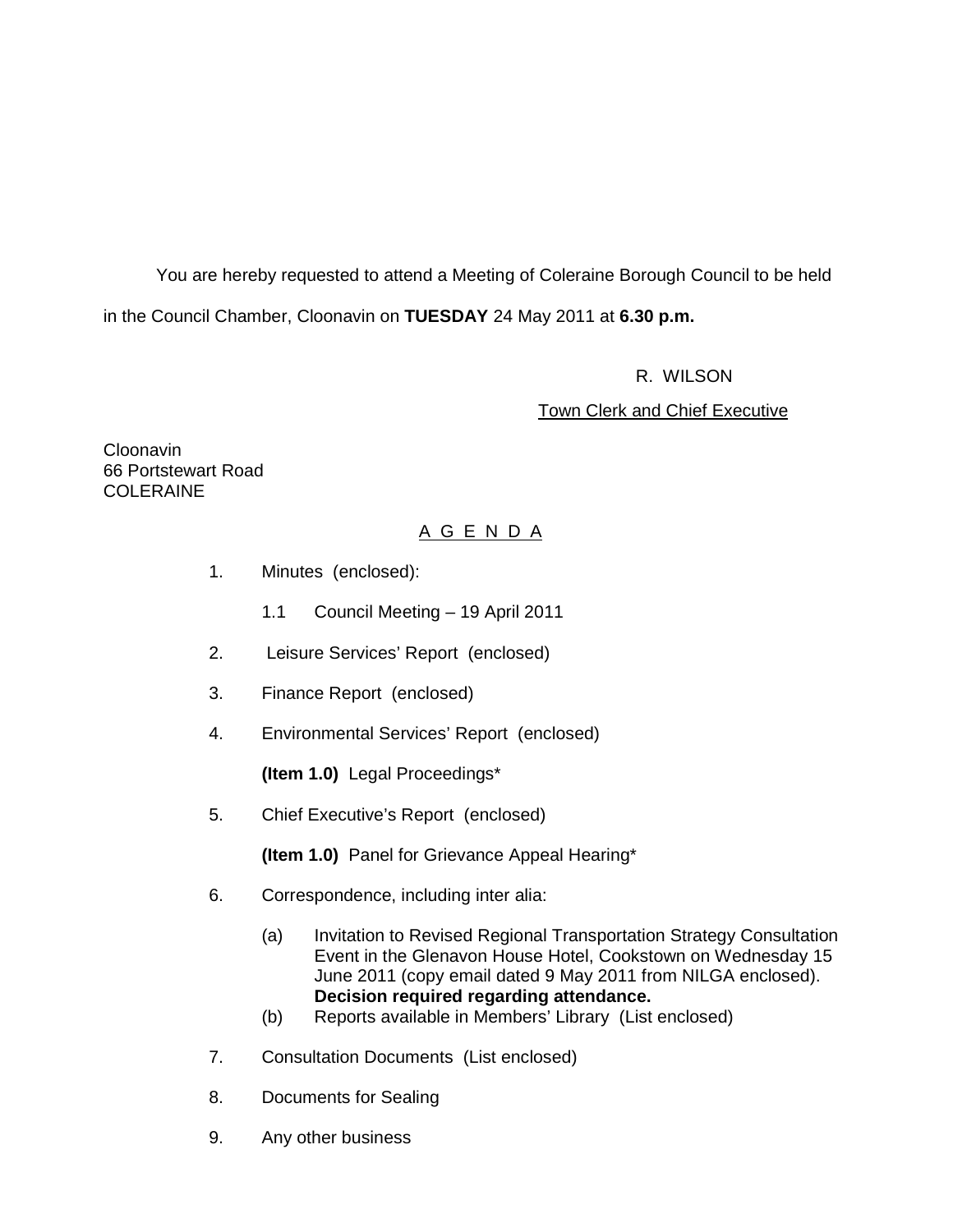# **Enclosed for Information:**

- i) Letter dated 21 April 2011 from Roads Service regarding Review of Off-Street Parking Charges
- ii) Council Forecast of Events
- iii) Department for Regional Development "On The Move" Magazine, Spring 2011 / Issue No. 13

### **\* Recommended for consideration "In Committee"**

To: Each Member of Council **19 May 2011**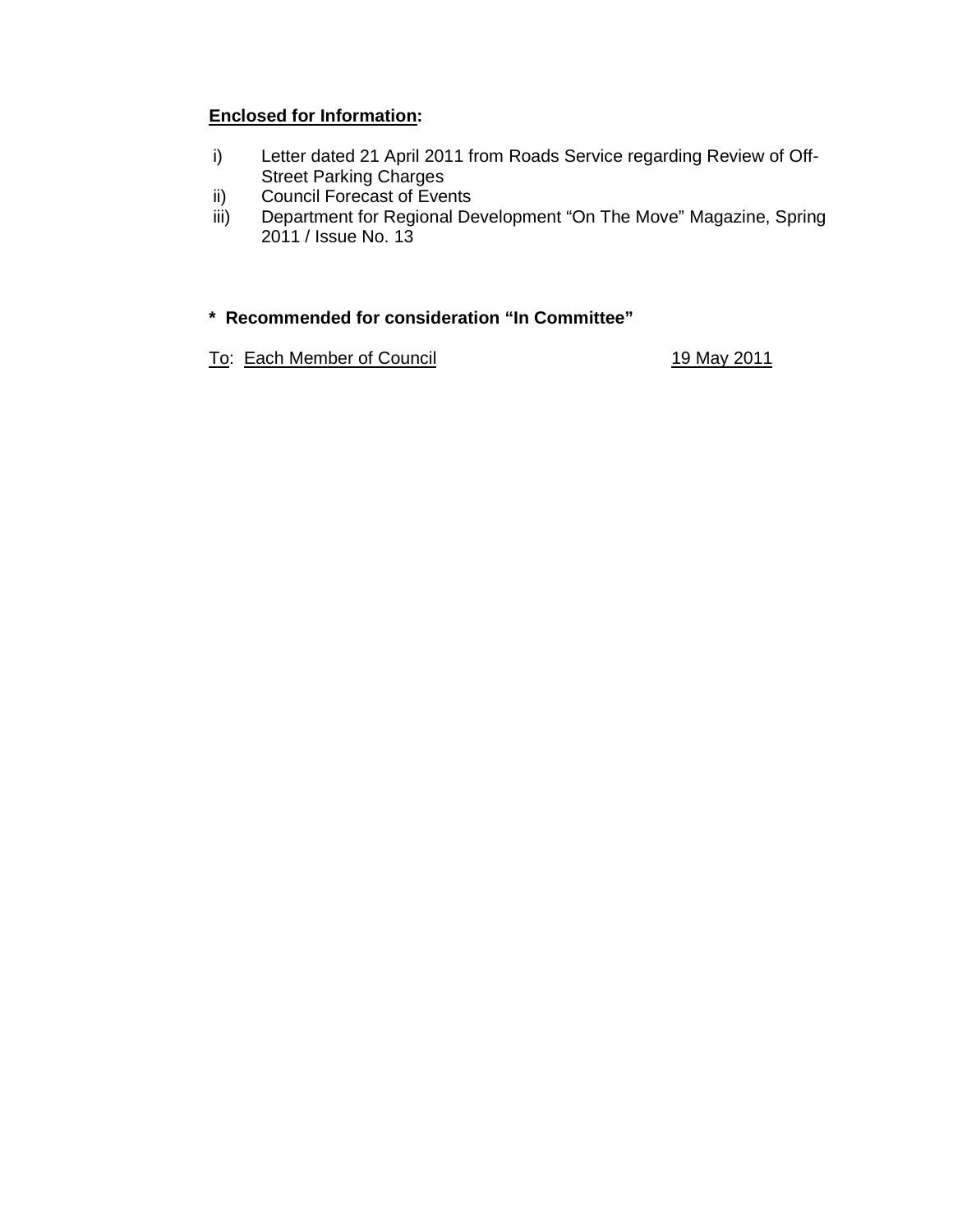#### **COUNCIL MEETING**

### **19th April, 2011**

| <b>Present:</b>                   | The Mayor, Councillor N. F. Hillis, in the Chair<br>The Deputy Mayor, Councillor A. S. Cole<br>(Items $3.1 - 13.0$ )                                                            |                                                                                                                                                                                           |
|-----------------------------------|---------------------------------------------------------------------------------------------------------------------------------------------------------------------------------|-------------------------------------------------------------------------------------------------------------------------------------------------------------------------------------------|
|                                   |                                                                                                                                                                                 |                                                                                                                                                                                           |
|                                   | <b>Aldermen</b>                                                                                                                                                                 |                                                                                                                                                                                           |
|                                   | W. T. Creelman<br>M. T. Hickey (Mrs.)                                                                                                                                           | W. J. McClure                                                                                                                                                                             |
|                                   | <b>Councillors</b>                                                                                                                                                              |                                                                                                                                                                                           |
|                                   | D. D. Barbour<br>J. M. Bradley<br>O. M. Church (Mrs.)<br>T. J. Deans<br>E. P. Fielding (Mrs.)<br><b>B.</b> Fitzpatrick<br>S. Gilkinson<br>D. Harding<br>(Items $3.1 - 14.1.1$ ) | W. A. King<br><b>B.</b> Leonard<br>(Items $3.1 - 14.1.1$ )<br>R. A. Loftus (Mrs.)<br>G. McLaughlin<br>(Items $3.2 - 14.1.1$ )<br>R. A. McPherson<br>A. McQuillan<br>(Items $1.0 - 13.0$ ) |
| Officers in<br><b>Attendance:</b> | Town Clerk and Chief Executive, Corporate Director of<br>Environmental Services, Interim Director of Leisure Services,                                                          |                                                                                                                                                                                           |

Head of Development Services, Portrush Regeneration Manager (Items  $1.0 - 5.1$ ) and Administrative Assistant

#### **1.0 WELCOME**

The Mayor welcomed all present to the final meeting of the current Council term.

#### **2.0 MINUTES**

The Minutes of the Council Meeting of 22<sup>nd</sup> March, 2011 were confirmed and signed.

#### **3.0 COMMITTEE REPORTS**

#### **3.1 North West '200' Committee**

The Chairman, Councillor Fitzpatrick, moved the adoption of the North West '200' Committee Report; this was duly seconded by Councillor McPherson and agreed.

#### **3.2 Leisure and Environment Committee**

The Chairman, Councillor Bradley, moved the adoption of the Leisure and Environment Committee Report; this was duly seconded by Councillor Gilkinson.

Matters arising: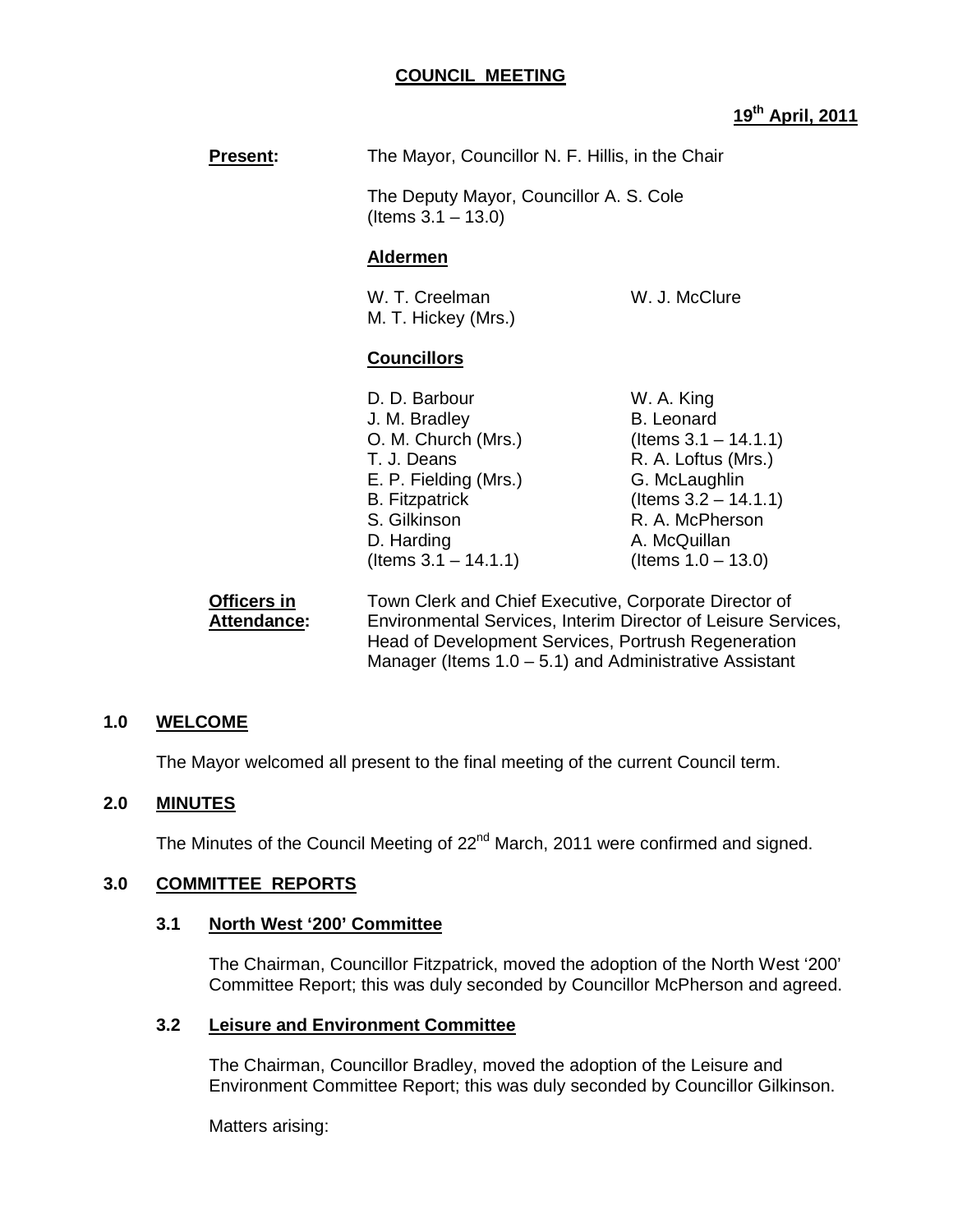#### 3.2.1 Entertainment Licence – Garvagh Sports & Social Club

 Councillor McQuillan declared an interest in this issue and took no part in discussion.

 The Corporate Director of Environmental Services reported that discussions held with the objector had now resolved the issue and the objector was content for the application to proceed.

### **Agreed:**

 That Council approves the renewal and variation of this licence as applied for.

### 3.2.2 Compost Bins

 A Member reported the receipt of some complaints in relation to how distribution of these bins had been carried out; this was noted by Officers.

The Committee Report was agreed.

### **3.2 Planning Committee**

The Chairman, Alderman McClure, moved the adoption of the Planning Committee Report; this was duly seconded by Councillor Fitzpatrick.

Matters arising:

### 3.2.1 Application No C/2010/0633/F - Craig Vara Cottage, 6 Craig Vara Terrace, Portrush

In response to a Member's query, the Town Clerk and Chief Executive confirmed that a letter had been sent to Planning Service.

The Committee Report was agreed.

### **4.0 CORPORATE SERVICES' REPORT**

The Corporate Services' Report was considered (previously supplied).

Matters arising:

# **4.1 Draft Minutes of Audit Committee – 6th April, 2011**

 Alderman Creelman moved the adoption of the Audit Committee minutes; this was duly seconded by Councillor Harding and agreed.

#### **4.2 Contributions Review**

The Head of Development Services presented a report on the draft framework for contributions, as presented to the Audit Committee, including key principles, suggested contribution categories and key criteria.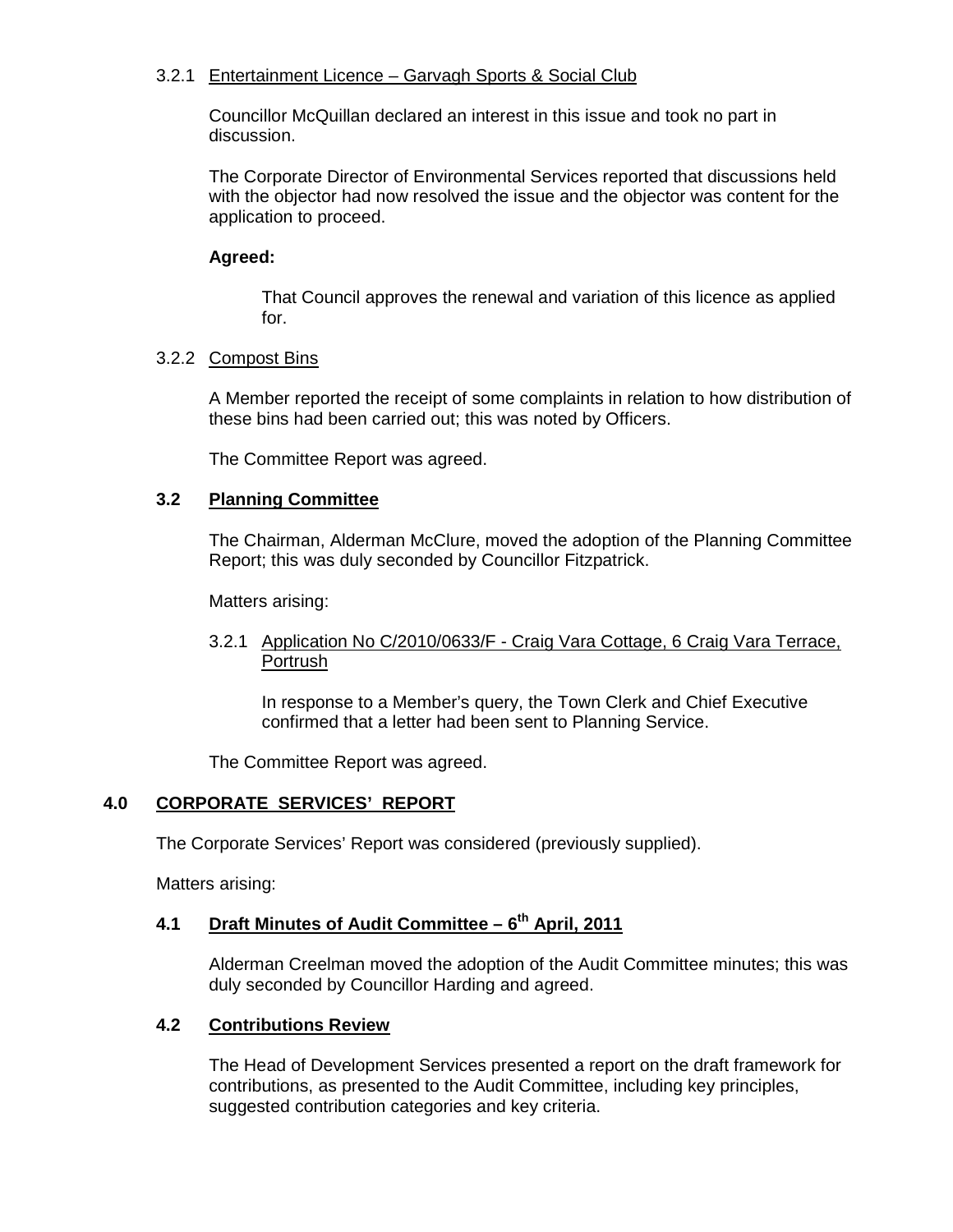In response to some Members' requests for decision on this issue to be postponed until the Annual Meeting, the Head of Development Services confirmed that a review of the contributions framework following the first year of implementation would be built into the process.

#### **Agreed:**

On the proposal of Councillor Harding and seconded by Councillor McPherson, that Council approves the Contributions Report as endorsed by the Audit Committee.

Further details of groups involved in the different categories would be brought to a future meeting.

#### **4.3 Accounts**

Members noted that the Accounts for March 2011 had previously been circulated.

#### **5.0 DEVELOPMENT SERVICES' REPORT**

The Report of the Head of Development Services was considered (previously supplied).

Matters arising:

#### **5.1 Station Square Environmental Improvement Scheme, Portrush**

Consideration was given to information on this topic, as contained in the report.

 In response to a Member's concern at the level of spending associated with this scheme, the Head of Development Services advised that a financial appraisal was in place as part of the process.

#### **Agreed:**

On the proposal of Alderman Mrs Hickey and seconded by Councillor Gilkinson, that Officers proceed with the procurement process for the Station Square Environmental Improvement Scheme if a satisfactory Letter of Offer is received from the Department for Social Development prior to the next appropriate meeting of Council.

 Members noted that information on tender work would be brought to Council for decision.

### **5.2 Causeway Coast & Glens Regional Tourism Partnership**

Consideration was given to information on this topic, as contained in the report.

A period of discussion ensued during which the Head of Development Services answered Members' questions.

#### **Agreed:**

 That Council approves 50% (£19,500) of the annual contribution to the Causeway Coast and Glens Regional Tourism Partnership for the period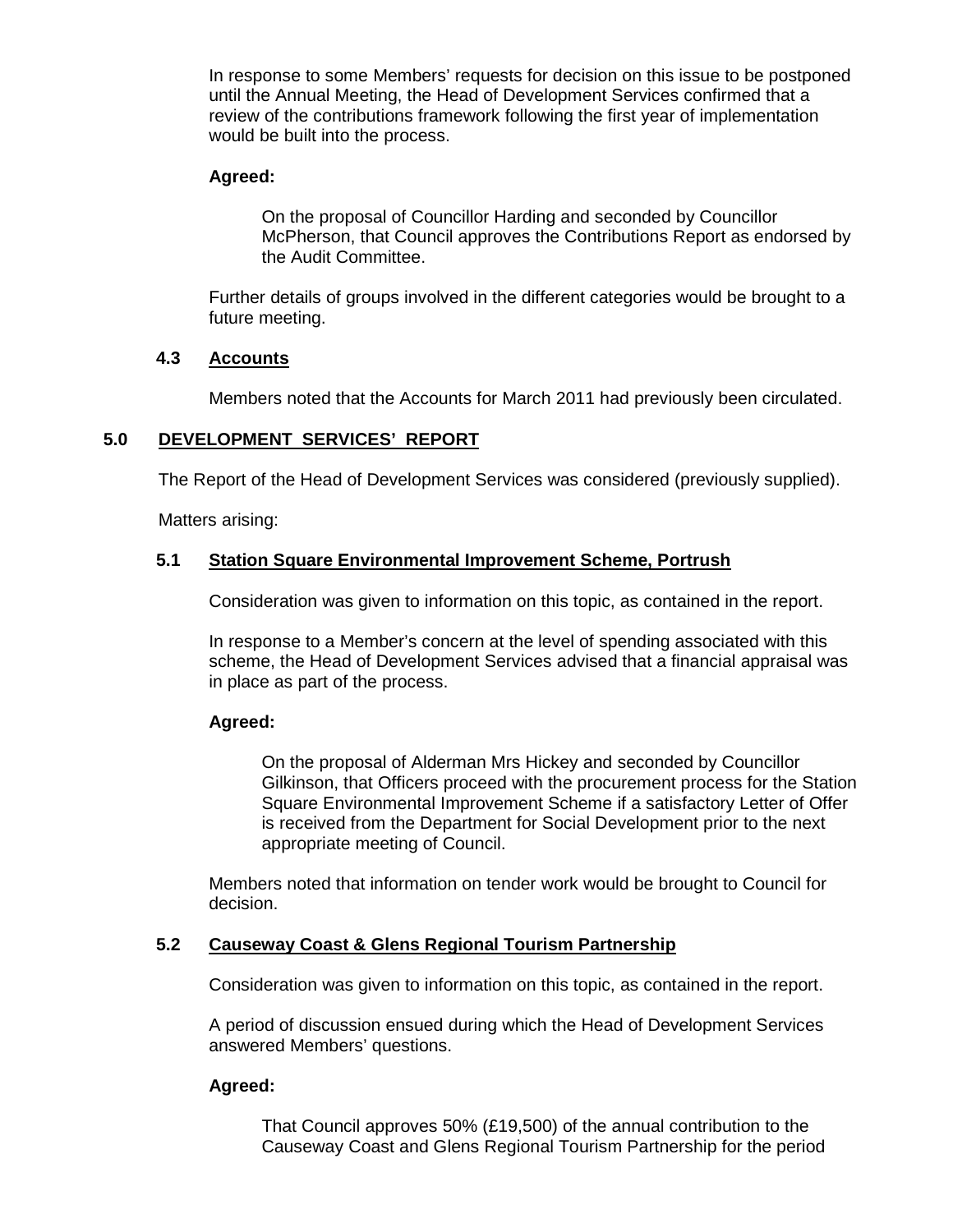April - September 2011.

### **5.3 Causeway Coast & Glens Heritage Trust**

Consideration was given to a request for continued funding for 2011-2012 along with details of the activities of the Trust, as contained in the report.

### **Agreed:**

That Council contributes £11,000 to Causeway Coast & Glens Heritage Trust for 2011-2012, subject to match funding being agreed.

### **5.4 Neighbourhood Renewal Funding 2011-2012**

 Consideration was given to an offer from the Department for Social Development of one year's technical funding for a Neighbourhood Renewal Development Officer and an Administrative Assistant plus overhead costs.

### **Agreed:**

That Council accepts the offer of funding of £65,262 from the Department for Social Development for the period  $1<sup>st</sup>$  April, 2011 – 31<sup>st</sup> March, 2012 and continues to manage the Neighbourhood Renewal programme in the Coleraine area.

### **5.5 For Information**

Members noted information on the following topics, as contained in the report:

- i) Community Festival Fund 2011.
- ii) Community Safety Strategy for Northern Ireland.
- iii) Invest NI Overseas Representatives' Conference.
- iv) King George VI Economic Appraisal.
- v) Village Plans Articlave, Macosquin and Portballintrae.
- vi) 'In Search of Customer Service Excellence'.

### **6.0 ENVIRONMENTAL SERVICES' REPORT**

 The Report of the Corporate Director of Environment Services was considered (previously supplied).

Matters arising:

### **6.1 Entertainment Licences**

6.1.1 North West 200 Hospitality Marquee

An application for grant of an Occasional Entertainment Licence for the period  $16<sup>th</sup>$ May  $-22<sup>nd</sup>$  May, 2011 had been received from Mr. Mervyn Whyte.

> Days and times on which it is intended to provide entertainment: Monday/Tuesday – Saturday/Sunday: 11.30 a.m. - 1.00 a.m.

### **Agreed:**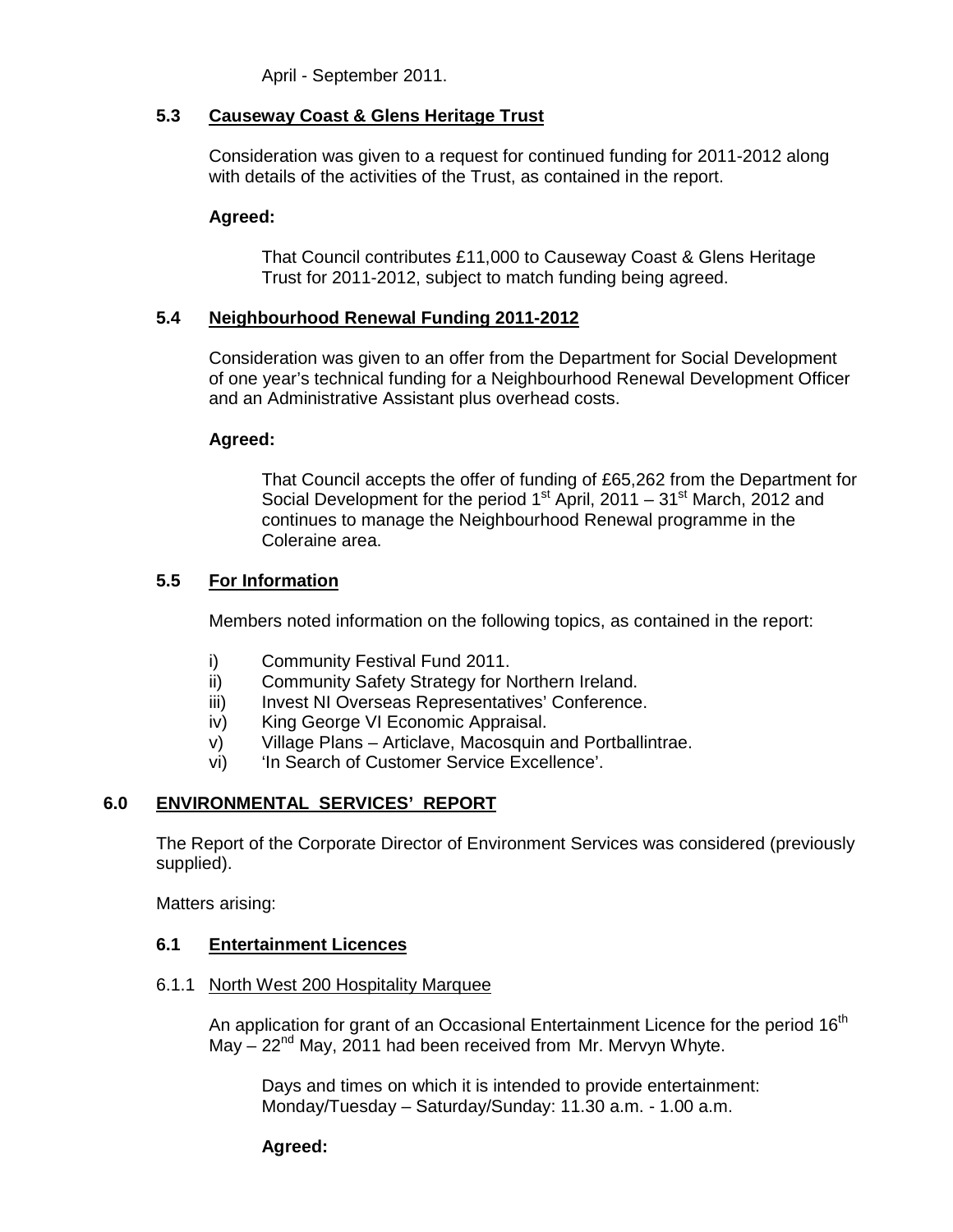That the Entertainment Licence be granted subject to no PSNI objections and compliance with NI Fire and Rescue Service recommendations and all other requirements requested by Council's Licensing Department and subject to special conditions:

- All requirements as contained within Nightsafe Coleraine Code of Best Practice 2008.
- All door supervisors employed must be licensed with a scheme recognised by Coleraine Borough Council.

#### 6.1.2 Beach Party Portrush

 An application for grant of an Occasional Entertainment Licence had been received from Mr Edwin Rowan.

 Day and time on which it is intended to provide entertainment: Saturday  $25^{th}$  June, 2011: 4.00 p.m. – 11.00 p.m.

#### **Agreed:**

That the Entertainment Licence be granted subject to no representations being received within the statutory period, no PSNI objections and compliance with NI Fire and Rescue Service recommendations and Council's Licensing Department inclusive of the following special conditions:

- i) Staff employed at entrance to venue and in bar areas to be registered with a scheme recognised by Coleraine Borough Council. 50% of these to be female.
- ii) The noise level measured at any occupied property within 50m of the stage shall not exceed 80dBA. The noise level measured at any other occupied property shall not exceed 75dBA. All measurements taken as a min Leq.
	- Rehearsals and sound checks are permitted only between the following hours:  $4.00$  p.m. to  $9.00$  p.m. on Friday  $24<sup>th</sup>$  June, 2011.
	- Entertainment on Saturday  $25<sup>th</sup>$  June must cease at 11.00 p.m. with the site vacated by 11.30 p.m.
- iii) Appendix 'E' The Licensee shall adopt in full all conditions pertaining to Appendix 'E' – Additional Conditions for Places of Entertainment Providing Dance Events.

These conditions shall be met by providing the following:

- **First Aid Boxes**
- **Written Drugs Policy**
- **Incident Log Book**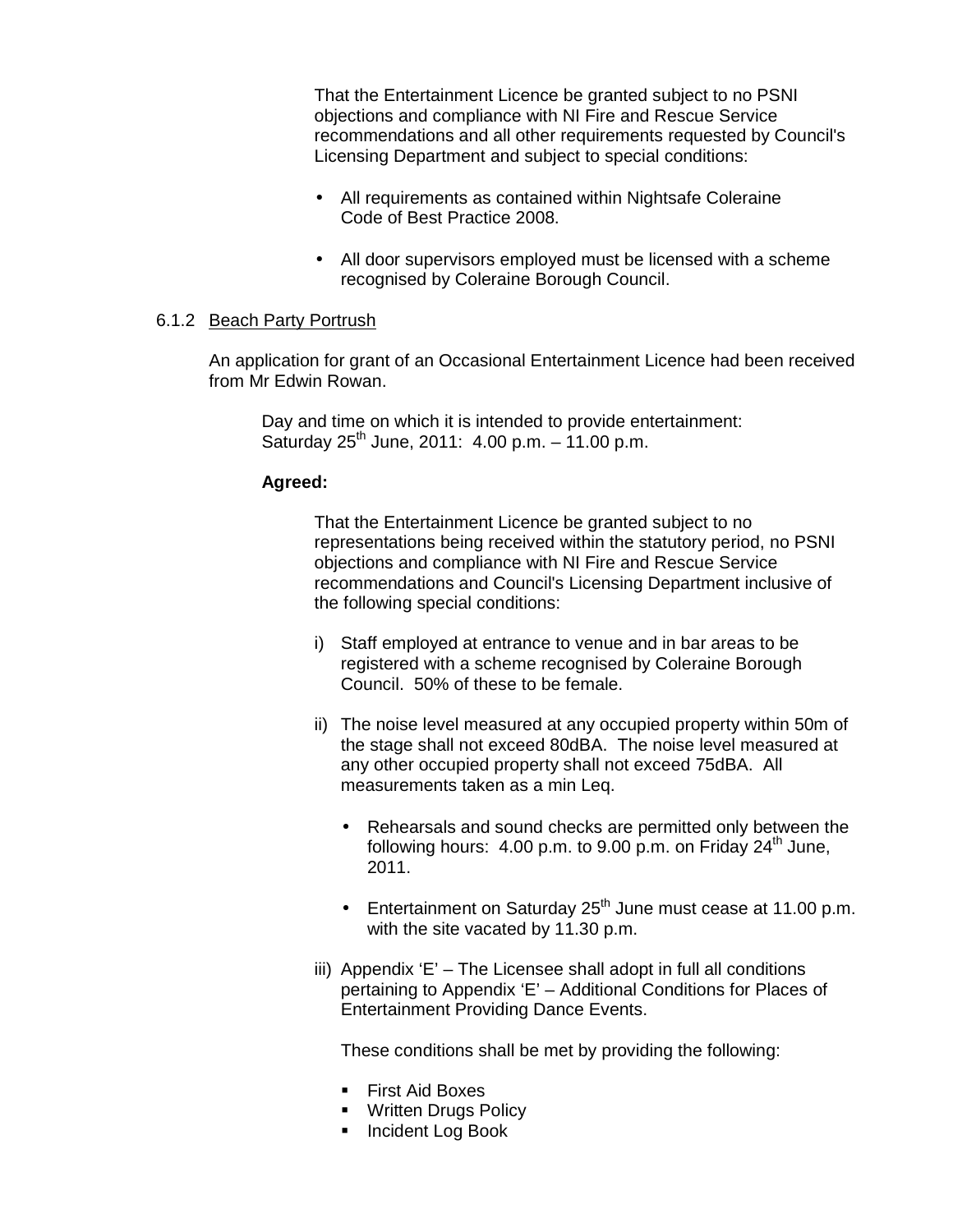- **Agreed signage re admissions/searches**
- **Access to free drinking water**
- **Trained medical cover**
- **Designated rest area**

All requirements as contained within Nightsafe Coleraine Code of Best Practice 2008.

### **7.0 CHIEF EXECUTIVE'S REPORT**

#### **7.1 Diamond Jubilee Civic Honours Competitions**

 Consideration was given to an opportunity for Council to enter a bid into a competition for grant of city status which would be held as part of the commemorations for The Queen's Diamond Jubilee in 2012.

#### **Agreed:**

That Council prepares and makes a submission for the granting of city status.

## **8.0 ARMED FORCES DAY - FLY A FLAG CAMPAIGN - SATURDAY 25TH JUNE, 2011**

Read letter dated 28<sup>th</sup> March, 2011 from the Chief of the Defence Staff, Ministry of Defence in relation to the Fly a Flag Campaign.

#### **Recommended:**

On the proposal of Councillor Gilkinson and seconded by Councillor McQuillan, that Council supports the Fly a Flag Campaign.

Councillor Leonard asked that his opposition be recorded.

#### **9.0 MAJOR PLANNING APPLICATION NO: C/2009/0143/F - 500M NORTH OF 19 CAM ROAD, MACOSQUIN, CO. LONDONDERRY**

Read letter dated 14<sup>th</sup> April, 2011 from the Planning Service, advising that the Department had decided to issue a Notice of Opinion to Approve this development.

### **10.0 DOCUMENTS TABLED**

 Members noted the list of documents which had been made available in the Members' Library (previously supplied).

### **11.0 CONSULTATION LIST**

Details of consultation documents received were noted (previously supplied).

 Any Member who wished to make a response was asked to contact the Head of Performance, Policy and Governance before the due date for comments, as detailed in the report.

### **12.0 DOCUMENTS FOR SEALING**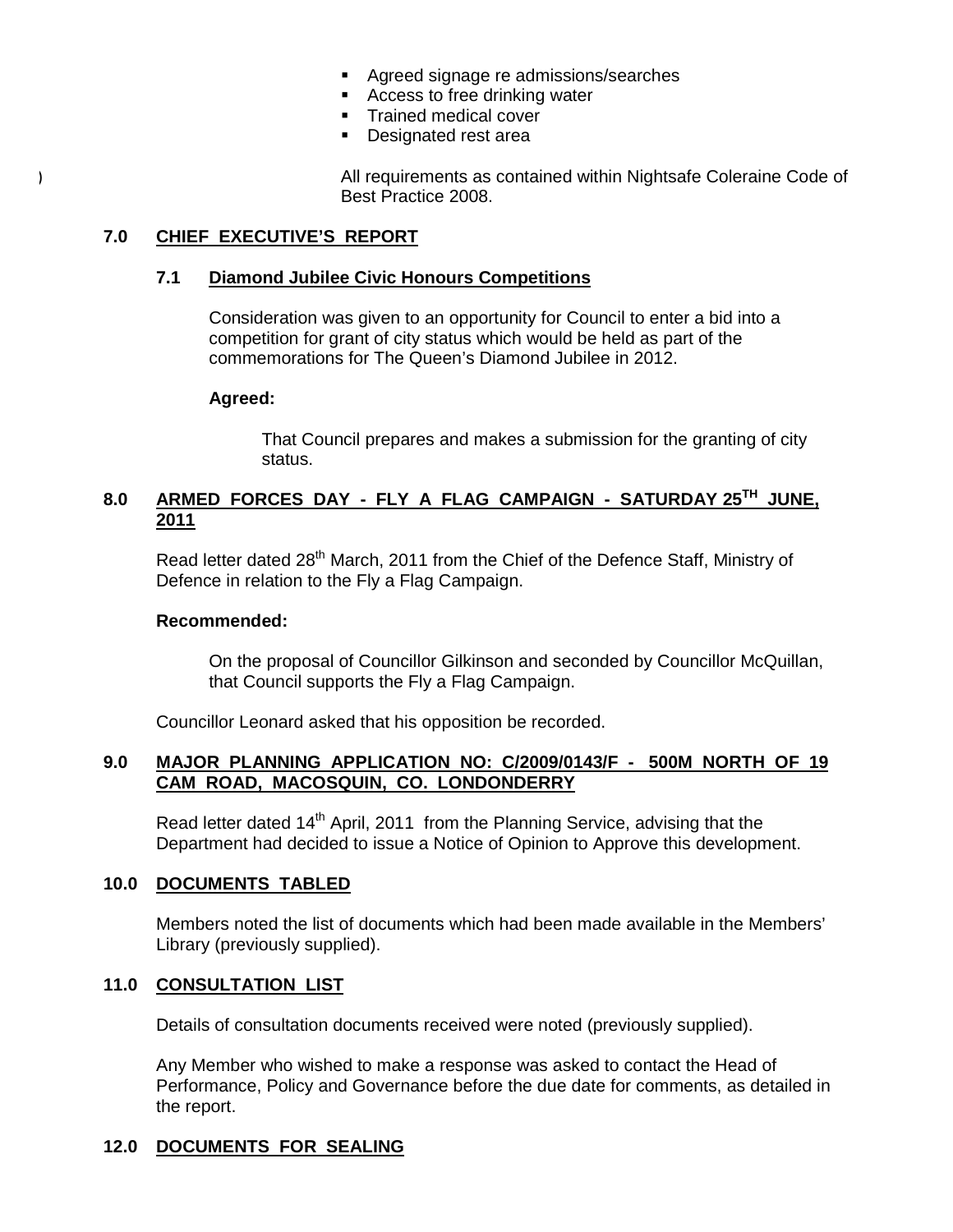### Resolved:

That the following documents be sealed:

| 1. | Licence (in triplicate)         | <b>Council to Coleraine &amp; District</b><br>Motor Club Ltd. - NW200 lands                        |  |
|----|---------------------------------|----------------------------------------------------------------------------------------------------|--|
| 2. | <b>Transfer (in triplicate)</b> | <b>Crown Solicitor for Northern</b><br>Ireland to Council – Open space at<br>Cairn Road, Coleraine |  |
| 3. | Conveyance (in quadruplicate)   | <b>Council and Curtis Developments</b><br>Ltd. - exchange of land at<br>Somerset Road, Coleraine   |  |
| 4. | Council Bye-Laws (in duplicate) | i) Semi Permanent Skin Colouring<br>ii) Cosmetic Piercing                                          |  |
| 5. | <b>Cemetery Titles</b>          | Grant of Right of Burial – Deeds<br>Register Nos. 3746 - 3755<br>inclusive:                        |  |
|    |                                 | Agherton<br><b>Ballywillan</b><br>4<br>Coleraine<br>4<br>Kilrea<br>1<br>Portstewart                |  |
|    |                                 | Advanced Dead Degister No                                                                          |  |

Advanced Deed Register No. 0276:

Portstewart 1

#### **13.0 MAYOR'S REMARKS**

The Mayor reflected on the challenging period in office encompassed by the extended sixyear life of the current Council. He spoke on preparations carried out for the deferred Review of Public Administration; legacy projects which had been undertaken; Council's role as civic leaders in planning for the future; and improved partnership working with Cluster councils, community and voluntary groups, the private sector and central government. He also referred to the many changes in the membership of Council during this period, both Members and Officers.

 The Mayor thanked Alderman Mrs. Back, Councillor Mrs. Church, Councillor Deans and Councillor Leonard, who would be retiring from Council, for their service and contribution through the years, and extended good wishes to those standing for re-election. He also conveyed his thanks to Council staff for their help and commitment.

 Members paid tribute to the Mayor for his work during his year in office and to those Members of Council who would be leaving.

 In response to requests by Members, the Town Clerk and Chief Executive would investigate a form of recognition for the work of the late Councillor Mrs. Liz Johnston. He